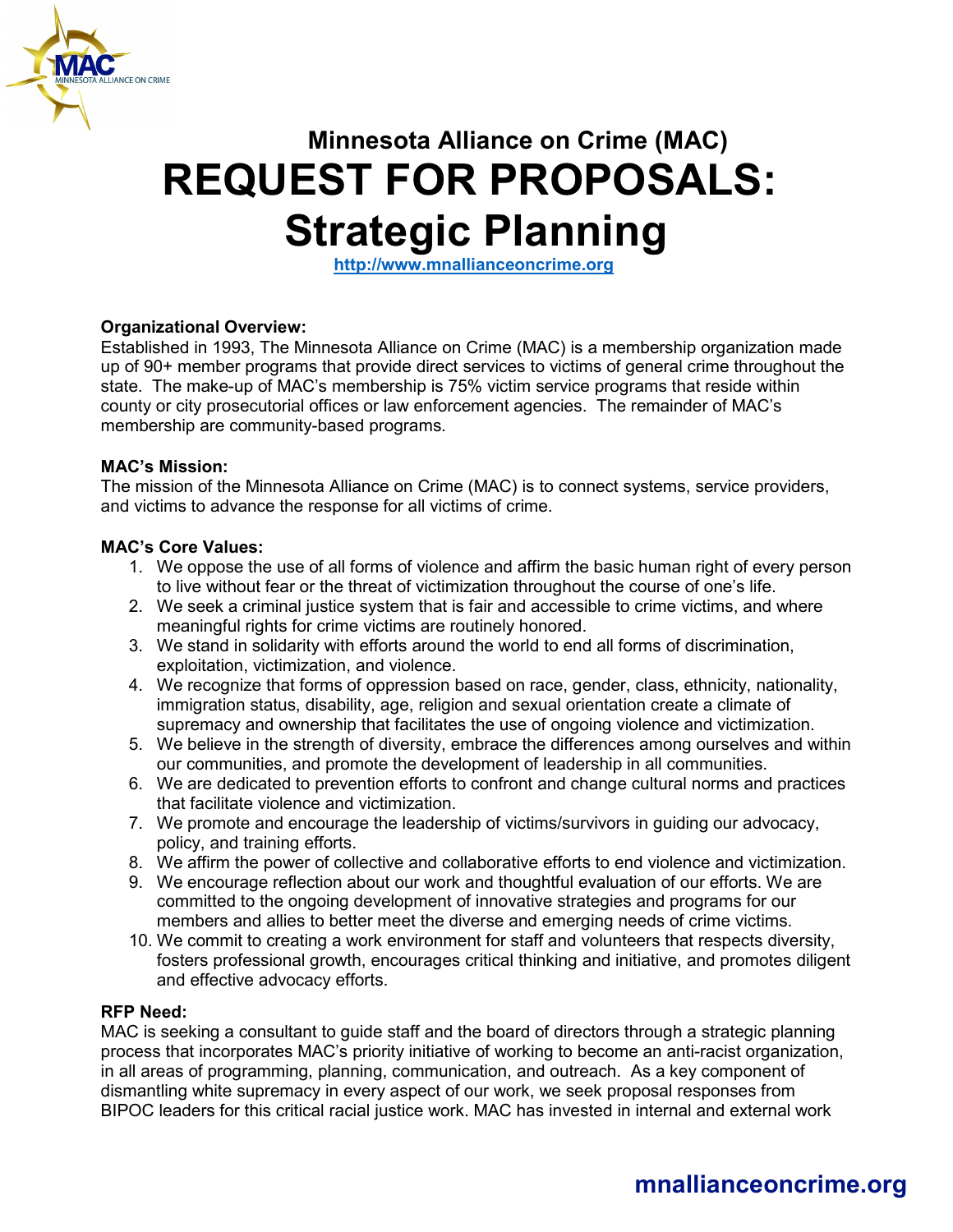

over the past two-years to build a foundation for our next three-year strategic plan. Consultants will be responsible for the following:

- 1. Engage all MAC staff and board members in exercises that helps to immerse them in the currently reality and status of MAC as it relates to being an anti-racist organization; and lead MAC staff and board through a process that roots out primary barriers in our pursuit to be an anti-racist organization.
- 2. Walk board and staff through the ongoing potential challenges and possible pushback to fully embrace working towards becoming an anti-racist organization and how that may challenge stakeholders, membership, and individuals.
- 3. Facilitate a visioning forward exercise/process that allows all participating individuals to identify their dreams/hopes for MAC over the next three years.
- 4. Include planning for leadership transition(s), and succession planning for current staff.
- 5. Include planning for the 30-year celebration of MAC in 2023.

### **Specific Activities and Deliverables:**

- 1. Develop a multi-faceted approach to soliciting feedback and engagement of participants to complete and pre-workshop assignments (surveys, listening sessions, one on one meetings, etc.).
- 2. A kick-off meeting open to the board, a sampling of different types of members (embedded, nonprofit, individuals), and staff to engage stakeholders in the solicitation of feedback.
- 3. Facilitate workshop(s) with MAC staff and board of directors that results in operationalizing MAC's core values in all areas of the newly developed three-year strategic plan. Including but not limited to:
	- $\checkmark$  SWOT analysis:
	- $\checkmark$  Review of mission/vision/core values;
	- $\checkmark$  Stakeholder analysis (members, partners, funders, followers, general publics);
	- $\checkmark$  Organizational messaging;
	- $\checkmark$  Financial goals;
	- $\checkmark$  Short- and long-term programmatic goals and measurable outcomes;
	- $\checkmark$  Succession planning at every level of the organization (board, staff, etc.).
- 4. Draft three final strategic plan documents to be shared with MAC staff, MAC board of directors, member programs, and the general community.
	- (1) A detailed plan with goals, outcomes, metrics, and timelines to be utilized by staff and board for implementation;
	- (2) A higher-level summary that the board can regularly review and check-in on;
	- (3) A one- or two-page visual representation of the final strategic plan, along with larger goals and milestones that is accessible to a general audience.
- 5. Conduct evaluation process with all participants in the planning process, and share results with MAC.

## **Request for Proposal Responses:**

We welcome responses from respondents addressing the following:

- 1. Proposals to assist MAC in our commitment to work to become and anti-racist organization;
- 2. Proposals that demonstrate strength and ability to lead MAC to the operationalization of our core values in every area of the organization;
- 3. Proposals that articulate the special/unique considerations that exist due to MAC being a coalition of member programs;
- 4. Proposals that focus on gathering input from a variety of stakeholders in as many accessible formats as possible.
- 5. Proposals that focus on quantifiable outcomes and goals;
- 6. A timeline that starts from the pre-planning process and ends with deliverables;

# **mnallianceoncrime.org**